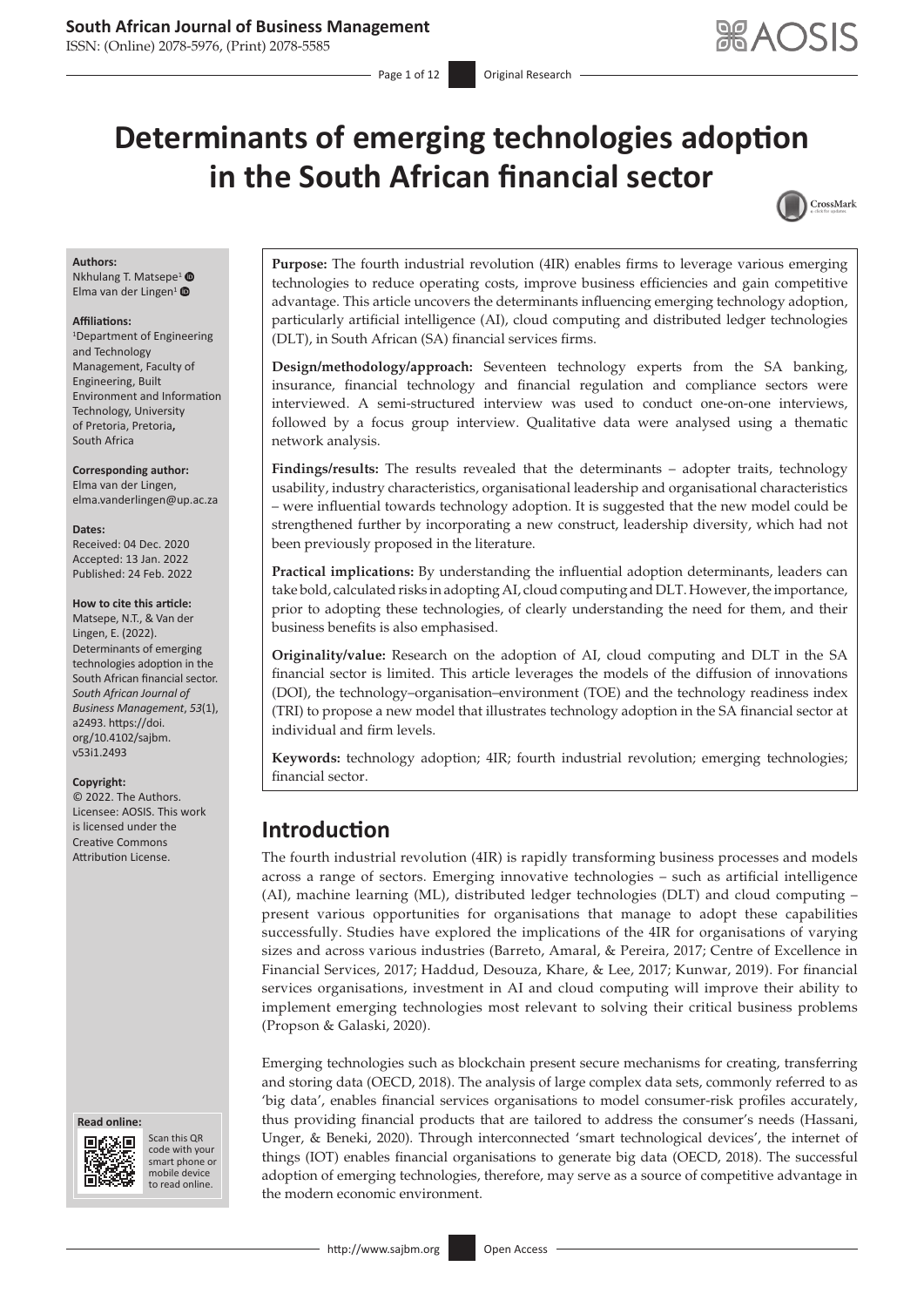Existing research exploring adoption determinants of emerging technologies, particularly AI, ML, DLT and cloud computing, in the context of the South African (SA) financial sector is limited. This article contributes towards addressing this gap and provides financial services organisations with greater insights into the factors that influence the decision to adopt and use emerging technologies. A novel contribution is made through the development of a new technologyadoption model that seeks to model individuals' adoption behaviour in their personal and work environments. The article also explores the adoption challenges encountered by financial services organisations during the adoption of these technologies, enabling technology leaders in the sector to revise and improve adoption strategies.

## **Literature review**

## **Financial technology**

The literature presents a compelling argument for the adoption of digital technologies in the financial sector. According to Alt, Beck and Smits (2018), technology-driven financial solutions can digitally transform entire value chains and positively impact banking clients, channels (bank branches and online platforms) and traditional financial services providers (FSPs), for example, insurers, banks, nonbanks and interbank system networks. Financial technology (fintech) combines innovative business models with technology solutions to facilitate the provision of daily financial services (Md Husin, Haron, & Aziz, 2020, p. 13). For FSPs such as insurers, fintech solutions present opportunities to innovate across processes including client advisory management and risk management. For example, big data enable insurers to offer personalised risk premiums to their clients (Puschmann, 2017). Studies further suggest that various factors influence fintech adoption across different global locations (Arner, Barberis, & Buckley, 2016).

For organisations and consumers in the West, fintech adoption appears to be largely driven by the results of the 2008 financial crisis; whereas, in Africa, adopters are in pursuit of economic opportunities (Arner et al., 2016). A study by Saksonova and Kuzmina-Merlino (2017) noted that fintech adoption in Latvia was very low compared with the European financial sector. This was attributed to a lack of public awareness regarding innovative financial products and services. Strict regulatory requirements in the Latvian financial sector also inhibited the development of fintech start-up firms.

In addition to the 2008 financial crisis contributing towards the emergence of fintech, Alt and Puschmann (2012) indicate that this global disaster along with the continuously evolving behaviour of banking customers, the emergence of nonbanking FSPs and the rate at which innovative information technology (IT) solutions are diffusing into downstream financial processes is driving the sector towards a more customer-oriented landscape. A customer-oriented financial services infrastructure increases the bargaining power of technology end-users by introducing new interfaces to which

they can access financial services, thereby generating opportunities for fintech start-up firms to penetrate the sector (Alt & Puschmann, 2012). The adoption of fintech solutions in the sector has also generated concerns regarding the extent to which financial regulators supervise these technologies.

Zalan and Toufaily (2017) discovered that technology executives in the Middle East and North Africa (MENA) region believed that fintech start-ups were not as regulated as incumbent banking institutions, and were, thus, more favourably positioned to disrupt the banking sector. However, in a contrasting statement, Zalan and Toufaily (2017) indicated that stringent regulatory requirements for financial advice prevented fintech start-ups from offering lower fees to consumers in the region. Fintech is an emerging concept and has not yet been formally supervised by financial regulators in the region. This also contributes to the varying opinions about the extent of fintech regulation in the MENA region. The rapid development of fintech products coupled with the significant rate at which non-regulated fintech providers have entered the financial market, has presented significant challenges for financial regulators around the world (Gerlach, Simmons, & Lam, 2016).

The consequences of inadequate regulatory oversight are illustrated by the bankruptcy of Ezubao, a peer-to-peer (P2P) lending platform in China which was suspected to have defrauded over 900 000 victims (Albrecht, Morales, Baldwin, & Scott, 2017; Wang, 2018). This platform facilitated financial lending to individuals who had been denied loans by banks because they were deemed to be 'high risk' (Saksonova & Kuzmina-Merlino, 2017). As the adoption of emerging technologies in the SA financial sector increases, regulators will need to play a more critical role in protecting customers against incurring financial losses.

The South African Reserve Bank (SARB) has acknowledged this risk and has emphasised the implications of inadequate regulatory oversight as fintech adoption in SA increases (SARB, 2017). The SARB will have to indicate clear guidelines on how both fintech firms and incumbent banks will need to comply with existing regulatory requirements. Failure to achieve this may result in systemic implications that will put the stability of the banking sector at risk (Coetzee, 2018).

By partnering with fintech firms early during the development phase, regulators will be able to steer fintech development towards acceptable regulatory frameworks and promote sound financial innovation (Saksonova & Kuzmina-Merlino, 2017). However, adopting a 'wait-and-see' approach may also enable regulators to focus only on fintech innovations. These appear to be significantly adopted by the market (Arner et al., 2016), allowing regulators to determine whether the market adopts fintech innovations before amending regulatory policies.

#### **Technology adoption models**

Studies have summarised the most popular individual and firm-level technology-adoption models in information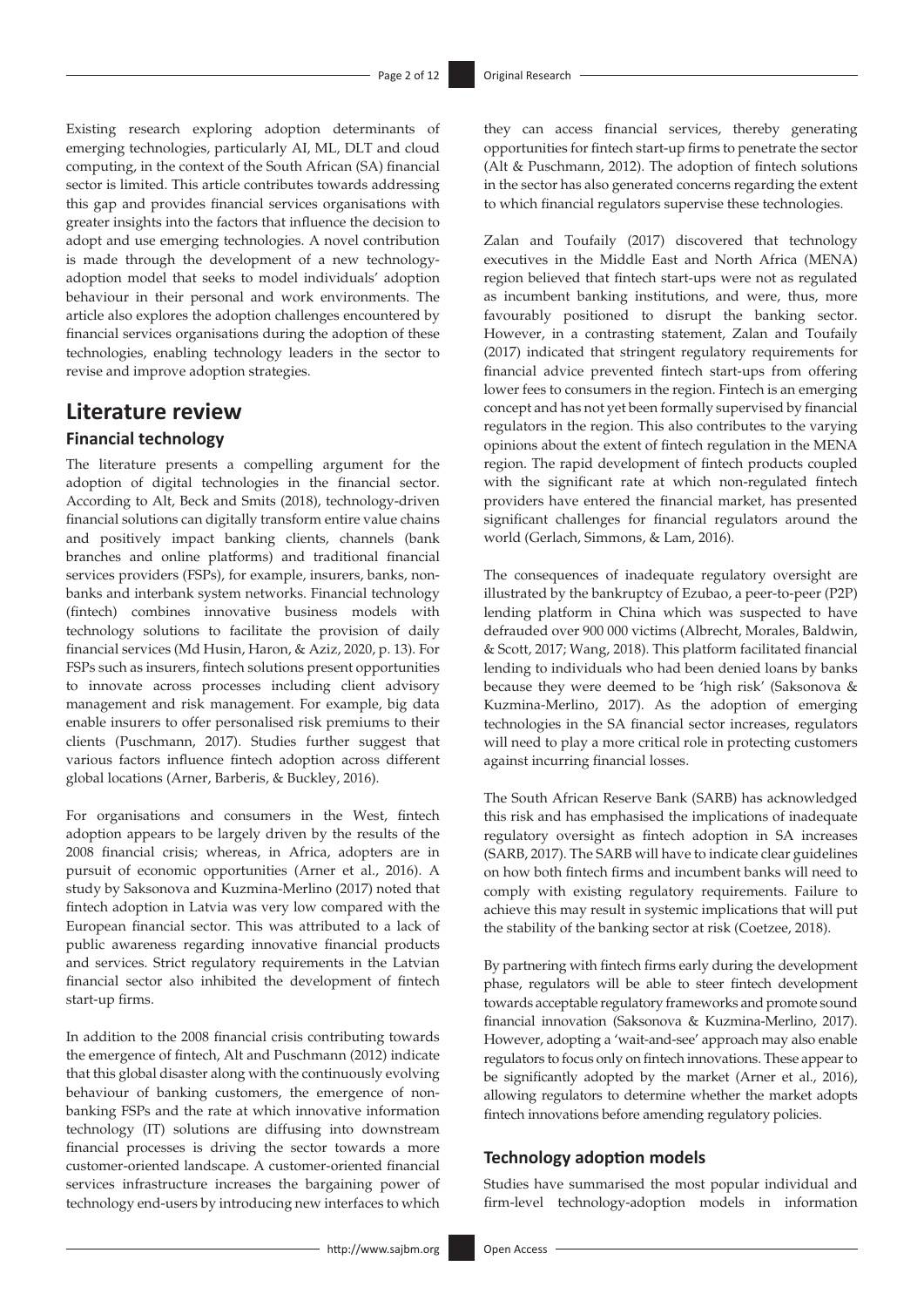systems research (Taherdoost, 2018; Van den Berg & Van der Lingen, 2019). The complex social networks in financial services organisations warrant an examination of adoption behaviour at both individual and firm levels. This article leverages constructs from the diffusion of innovations (DOI), technology-organisation-environment (TOE) and technology readiness index (TRI) models to examine technology adoption.

#### **Diffusion of innovations**

The DOI model has its roots in sociology, and has four main elements: time, the innovation, channels of communication and the social system (Rogers & Shoemaker, 1983). The model considers the transfer of innovations within social systems via appropriate channels of communication over time to predict users' adoption patterns (Rogers & Shoemaker, 1983; Taherdoost, 2018).

In addition to the main elements of innovation diffusion, the DOI model has three main characteristics: innovation characteristics, adopter characteristics and the innovationdecision process (Taherdoost, 2018). The innovation characteristics are trialability, relative advantage and complexity (Rogers & Shoemaker, 1983). Adopters are characterised as early adopters, innovators, laggards, early majority and late majority (Rogers & Shoemaker, 1983; Taherdoost, 2018). The innovation-decision process outlines five phases of an information-seeking process in which the potential adopters are encouraged to reduce their perceived uncertainty about a technological innovation and thus increase adoption (Miranda, Farias, Schwartz, Pascualote, & De Almeida, 2016).

#### **Technology–organisation–environment framework**

The TOE framework was developed as a way to unveil the dimensions of an organisation's context that affect the rate at which innovations are adopted (Aboelmaged, 2014). The framework consists of three contextual dimensions: technological, organisational and environmental (Aboelmaged, 2014; Al-jabri & Alabdulhadi, 2016). The technological context describes adopters' perceptions of the technology's attributes, for example, perceived benefits and ease of use; the organisational context examines the organisational characteristics such as firm size and management structure; and the environmental context describes the firm's interaction with other firms, regulatory bodies and consumers (Amini & Bakri, 2015; Awa, Ojiabo, & Orokor, 2017; Tornatzky & Fleischer in Lin, 2014). Unlike the DOI model, the TOE framework focuses solely on firmlevel technology adoption whilst also incorporating environmental aspects (Amini & Bakri, 2015).

Scholars (Aboelmaged, 2014; Lin, 2014; Lin & Lin, 2008) have examined the TOE framework to validate its theoretical depth and effectiveness in examining readiness for various innovations. Aboelmaged (2014) found that the TOE determinants – such as anticipated benefits and firm size, amongst others – influenced elements of e-maintenance technology readiness. Competitive pressure was found to

influence electronic business (e-business) diffusion (Lin & Lin, 2008), whilst the readiness of e-maintenance in manufacturing firms was not influenced by this determinant (Aboelmaged, 2014).

#### **Technology readiness index**

'Technology readiness' describes an individual's propensity to embrace new technology to accomplish goals in his or her work lives or homes (Parasuraman & Colby (2001) in Lai, 2017). The TRI model measures the extent to which an individual is ready to accept and use new technologies, and has four dimensions: optimism, innovativeness, discomfort and insecurity (Nugroho & Fajar, 2017; Nugroho, Susilo, Fajar, & Rahmawati, 2018). High levels of optimism and innovativeness promote technology adoption, whilst an individual's level of discomfort and insecurity inhibit adoption (Aboelmaged, 2014; Awa et al., 2017). The technology readiness level categorises individuals into laggards, paranoids, sceptics, pioneers or explorers.

Regarding 4IR technologies in the financial sector, laggards may prefer banking via traditional physical banking channels (such as visiting the bank branches) over modern digital banking platforms. These users are generally the last group to adopt emerging technology (Nugroho et al., 2018). Innovations excite paranoids; however, their perception of technology is also driven by some elements of fear, and so these users will consider risk factors such as the regulatory implications of P2P lending before completely adopting the technology. Sceptics have a low motivation to accept innovations. These users must, therefore, be exposed to the potential benefits of incurring lower banking fees before they can accept 4IR technologies. Pioneers show significant optimism about innovations; however, these users will also stop using the technology if they encounter any significant challenges (Nugroho et al., 2018). Lastly, explorers are typically the first group of users to try out new technology, and will eagerly commit to sharing data about their driving patterns with insurance firms to try out innovative 'pay-as-you-drive' capabilities (Tselentis, Yannis, & Vlahogianni, 2016).

## **Conceptual model**

The limited research on influential determinants of AI, cloud computing and DLT in the SA financial sector allows for a deeper understanding of this phenomenon from the individual's perspective. This article proposes a conceptual model towards addressing this gap. The model is formulated with relevant constructs drawn from the DOI, TOE and TRI models. Studies (Aboelmaged, 2014; Miranda et al., 2016; Rogers & Shoemaker, 1983; Taherdoost, 2018) show that these models have been widely referenced to model technology adoption at individual and firm levels.

Table 1 outlines the proposed determinants and constructs of the conceptual model illustrated in Figure 1. The conceptual model is discussed in Table 1 to propose the influences exerted by the model's constructs.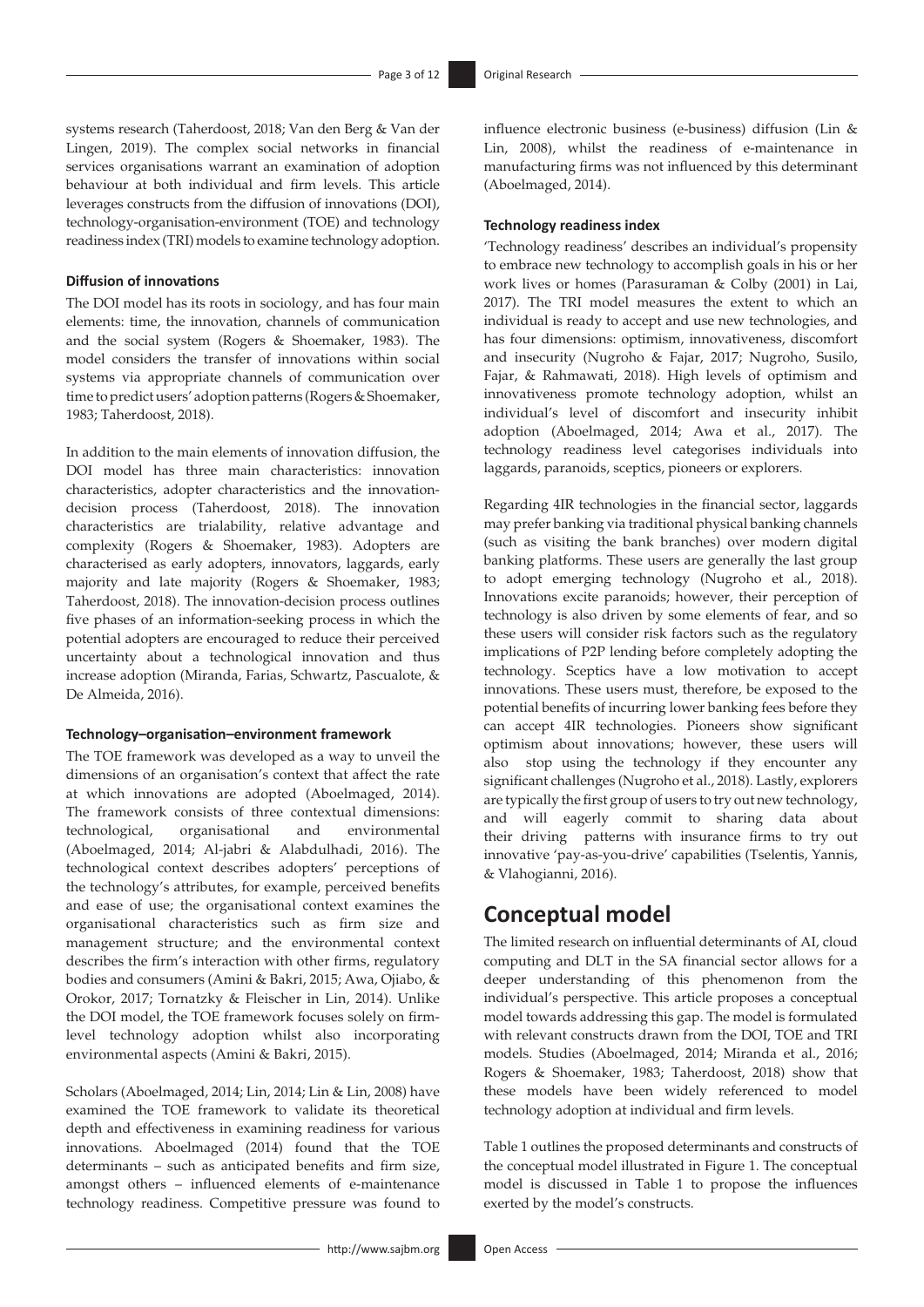Figure 1 illustrates the proposed influences exerted by the determinants and constructs outlined in Table 1.

The conceptual model in Figure 1 illustrates the proposed individual level determinants: adopter traits and technology usability, as well as the firm level determinants: industry characteristics, organisational leadership and organisational characteristics. The development of this model along with the proposed influences exerted by the model's constructs on adoption use behaviour is discussed in the following section.

### **Effects of adopter traits on innovation adoption**

'Adopter traits' describe an individual's innate ability to acquire new technical skills, as well as his or her inclination to try innovations that optimise his or her current methods of working. Adopter traits can be characterised by constructs such as knowledge of innovation, technical skill and personal innovativeness (Awa et al., 2017; Nugroho et al., 2018; Rogers

**TABLE 1:** Determinants and constructs supporting the conceptual model.

| <b>Number</b>           | <b>Determinant</b>             | <b>Model constructs</b>                                                                                     |  |  |
|-------------------------|--------------------------------|-------------------------------------------------------------------------------------------------------------|--|--|
| $\overline{1}$          | Adopter traits                 | Knowledge of innovation (DOI)<br>٠<br>Technical skill (TOE)<br>٠<br>Personal innovativeness (TRI)<br>٠      |  |  |
| $\mathcal{P}$           | Technology usability           | Trialability (DOI)<br>Complexity (DOI)<br>٠<br>User insecurity (TRI)<br>٠                                   |  |  |
| $\overline{\mathbf{3}}$ | Industry characteristics       | Competitive pressure (TOE)<br>Regulatory support (TOE)<br>Customer demands (TOE)<br>٠                       |  |  |
| 4                       | Organisational leadership      | Opinion leadership (DOI)<br><b>Risk orientation (DOI)</b><br>٠                                              |  |  |
| 5                       | Organisational characteristics | Firm size (TOE)<br>$\bullet$<br>Top management support (TOE)<br>$\bullet$<br>Communication mechanisms (TOE) |  |  |

DOI, diffusion of innovations; TRI, Technology readiness index; TOE, Technology–organisation– environment.

& Shoemaker, 1983). It is proposed that adopter traits (proposition – P1 in the conceptual model) will influence AI, cloud computing and DLT adoption.

Aboelmaged (2014) and Nugroho and Fajar (2017) state that adopter traits such as personal innovativeness and user optimism promote innovation adoption, whilst insecurity and discomfort impede innovation adoption. Saksonova and Kuzmina-Merlino (2017) attributed the low penetration of fintech innovations in Latvia to a lack of knowledge about the innovations. Jaafar, Ramayah, Abdul-Aziz and Saad (2007) and Aboelmaged (2014) noted that employees who were highly rated in technical skills had a higher likelihood of being effective in technology readiness and support. It is proposed that knowledge of the innovation, technical skill and personal innovativeness (Propositions P1-1, P1-2, and P1-3 in the conceptual model) will positively influence AI, cloud computing and DLT adoption.

## **Effects of technology usability on innovation adoption**

'Technology usability' refers to the extent to which an organisation believes that a technology can be learned and effectively integrated (Van den Berg & Van der Lingen, 2019). Awa et al. (2017) found technology usability to be a critical factor in the adoption of innovative technologies in Nigerian service-based SMEs. This was attributed to the inhibition of adoption caused by complex, sophisticated information systems. It is proposed that technology usability (Proposition P2) will influence AI, cloud computing and DLT adoption.



**FIGURE 1:** Conceptual model for the adoption of fourth industrial revolution technology in the South African financial sector.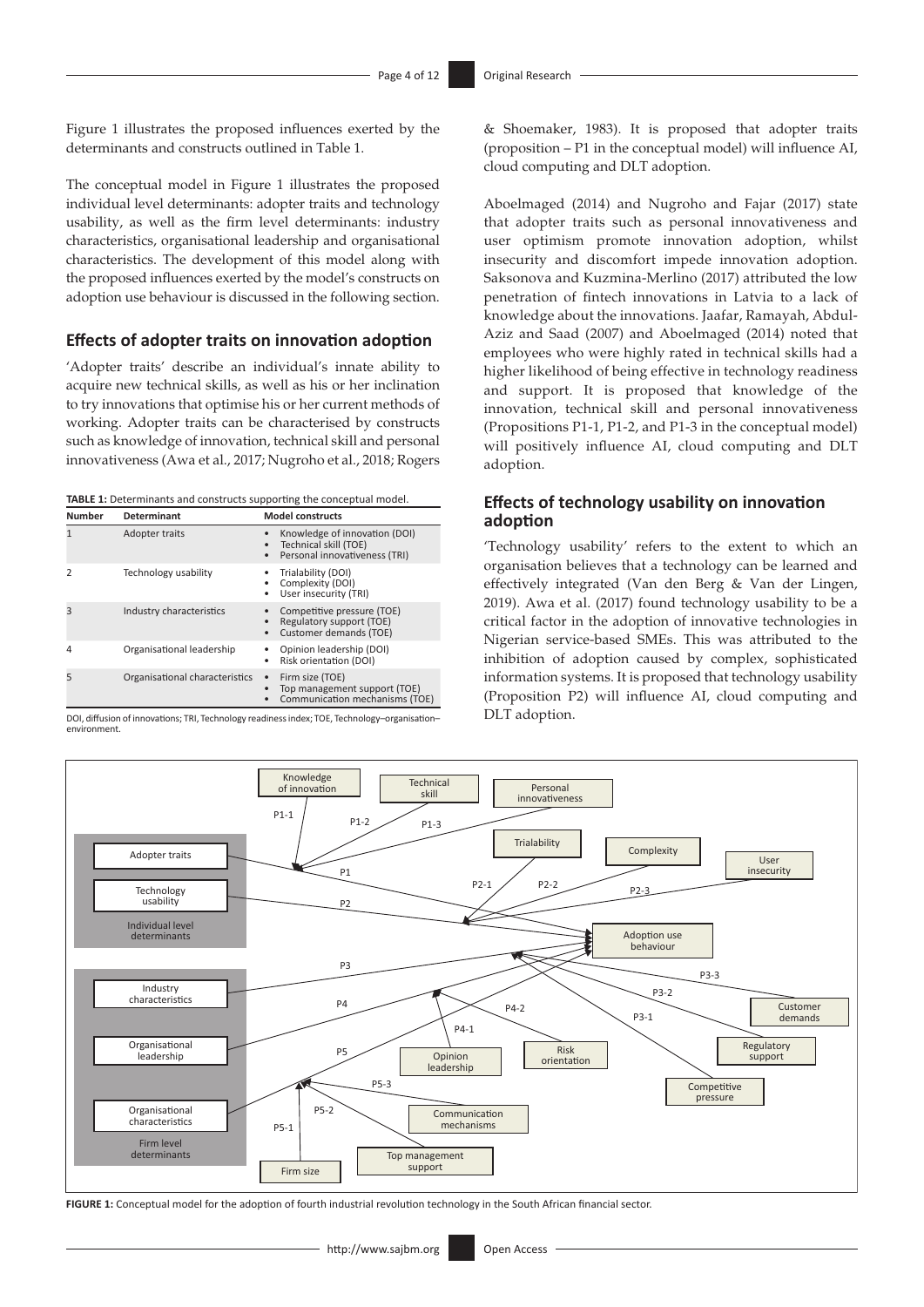Cheung, Chang and Lai (2000), and Al-Jabri and Sohail (2012) described 'complexity' as the extent to which an innovation could be considered relatively difficult to comprehend, and found that it inhibited the adoption of internet-based technologies. Au and Kauffman (2008), Mallat (2007) and Ondrus and Pigneur (2006) and Al-jabri and Sohail (2012) found that the perceived complexity of mobile banking technology negatively influenced users' intentions to adopt the technology. It is proposed that complexity (Proposition P2-1) will negatively influence AI, cloud computing and DLT adoption.

'Trialability' describes the ability of a user to experiment with an innovation before adopting it (Al-jabri & Sohail, 2012). As potential adopters experiment with an innovation, their comfort increases, thus improving the chances of them adopting it (Agarwal & Prasad, 1998 and Rogers (2003), and Al-jabri & Sohail, 2012). It is proposed that trialability (Proposition P2-2) will positively influence AI, cloud computing and DLT adoption.

'User insecurity' describes the user's distrust of the new technology (Nugroho & Fajar, 2017). The greater the users' insecurity, the more they feel unsafe when using the technology, which in turn influences their adoption decision. Walczuch, Lemmink and Streukens (2007) found that insecure employees in financial services firms had a negative perception of the ease of use of IT. It is proposed that user insecurity (Proposition P2-3) will negatively influence AI, cloud computing and DLT adoption.

### **Effects of industry characteristics on innovation adoption**

'Industry characteristics' describe the extent to which a firm believes that the industry in which the firm operates is conducive to innovation adoption (Van den Berg & Van der Lingen, 2019). Partnerships between financial regulators and fintech firms have had the potential to strengthen innovation in the sector (Saksonova & Kuzmina-Merlino, 2017). Alt and Puschmann (2012) indicated that the evolving needs of banking customers enabled fintech firms to enter the market and offer customer-oriented financial solutions. It is proposed that industry characteristics (Proposition P3) will influence AI, cloud computing and DLT adoption.

'Competitive pressure' refers to the pressure arising from the probability of losing competitive advantage (Lin, 2014). Lin and Lin (2008) found competitive pressure to have a positive influence on the external diffusion of e-business. Verma and Chaurasia (2019) found competitive pressure to have a significant influence on the adoption of big data analytics. It is proposed that competitive pressure (Proposition P3-1) will positively influence AI, cloud computing and DLT adoption.

'Regulatory support' describes the assistance provided by regulatory bodies in promoting IT innovation by firms in a particular industry (Ling in Amini & Bakri, 2015). Stringent compliance and data privacy laws may inhibit firms' abilities

to innovate. Regulatory support was found to positively influence the adoption of cloud computing technologies in Malaysian SMEs (Amini & Bakri, 2015). It is proposed that regulatory support (Proposition P3-2) will positively influence AI, cloud computing and DLT adoption.

'Customer demands', amongst other environmental factors, exert normative pressures in an organisation, thus influencing innovation adoption (Awa et al., 2017). Awa et al. (2017) found that the presence of normative pressures positively influenced technology adoption amongst small services enterprises in West Africa. It is proposed that customer demands (Proposition P3-3) will positively influence AI, cloud computing and DLT adoption.

### **Effects of organisational leadership on innovation adoption**

The tactical and strategic direction of an organisation is largely influenced by the peculiar attributes of powerful actors (Awa et al., 2017). Leadership plays a significant role in motivating strategic flexibility and generating higher business benefits (Kristianto, Ajmal, Tenkorang, & Hussain, 2012). Aziz, Md Rami, Razali and Mahadi (2020) discovered authentic leadership to play a significant role in managing technological changes within organisations in the oil and gas industry. Furthermore, Schepers, Wetzels and De Ruyter (2005) proposed that organisational leadership (Proposition P4) will influence AI, cloud computing and DLT adoption.

'Opinion leadership' refers to the extent to which a leader can frequently and informally influence other individuals' attitudes (Rogers & Shoemaker, 1983). These leaders are characterised as having significant access to external communication, possessing high socio-economic status and exhibiting high levels of innovativeness (Rogers & Shoemaker, 1983). It is proposed that opinion leadership (Proposition P4- 1) will positively influence AI, cloud computing and DLT adoption.

Risk-seeking executives are more likely to pursue aggressive corporate growth strategies, and are, thus, more likely to embrace innovative initiatives, including technologies (Czaja & Shari, (1998) and Venkatesh & Morris (2000), in Van den Berg & Van der Lingen, 2019). It is proposed that decision makers' risk orientation (Proposition P4-2) will positively influence AI, cloud computing and DLT adoption.

### **Effects of organisational characteristics on innovation adoption**

'Organisational characteristics' describe the degree to which the attributes of the firm are perceived to promote or restrict innovation adoption. It is proposed that organisational characteristics (Proposition P5) will influence AI, cloud computing and DLT adoption.

Larger firms tend to be more comfortable and assured when faced with decisions to adopt innovations (Aboelmaged,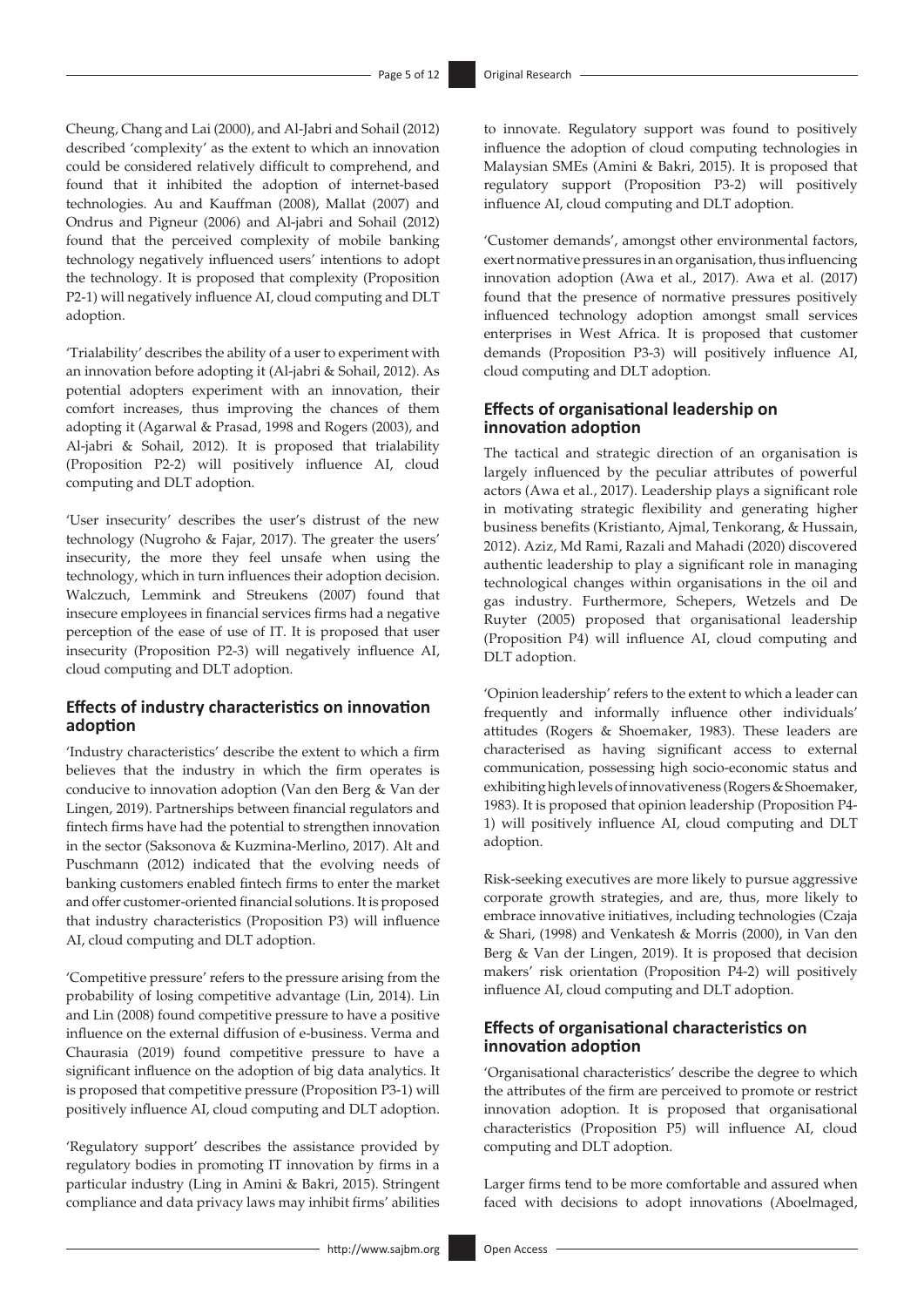2014). Arslan, Bagchi and Kirs (2019) indicated that larger firms were more likely to adopt innovative information communication technologies owing to their comparative resource advantage. It is proposed that increasing firm size (Proposition P5-1) will positively influence AI, cloud computing and DLT adoption.

Top management support is amongst the key contributing factors to a supportive work environment (Al-jabri & Alabdulhadi, 2016). Adoption levels of cloud computing technologies in Malaysian SMEs were higher when supported by top management (Amini & Bakri, 2015). It is proposed that top management support (Proposition P5-2) will positively influence AI, cloud computing and DLT adoption.

Rogers and Shoemaker (1983) highlight the positive influence that open communication structures have on innovation diffusion, as information can be disseminated across a wider group of individuals. Lee, Lee and Schuman (2005) indicated that communication factors could serve as significant predictors in the adoption of electronic banking technologies. It is proposed that effective communication mechanisms (Proposition P5-3) will positively influence AI, cloud computing and DLT adoption.

## **Methodology**

The phenomenological research philosophy is commonly adopted in management research, owing to the dynamic nature of organisational culture (Saunders, Lewis, & Thornhill, 2000, p. 86). Although the analysis and interpretation of qualitative data may be a complex exercise, phenomenological research enables a thorough understanding into people's meanings (Easterby-Smith, Thorpe, Jackson, & Jasperen, 2018).

An exploratory research design was used to uncover adoption determinants and their influential constructs. A qualitative approach was used to generate textual data via semi-structured interviews and a focus group interview. The focus group interview consisted of four respondents from the banking sector, fintech fraternity, regulatory and compliance, as well as the insurance sector, respectively. It is important to note the potential threats to a qualitative study's reliability and validity including participant error and bias, as well as observer error and bias, respectively (Saunders et al., 2000, p. 86).

Triangulation using the literature review's findings, one-onone interviews and a focus group interview was used to strengthen the study's reliability. Because of the limited number of participants interviewed in this study, it follows then that external validity, also referred to as generalisability, could pose a threat to the research. The results drawn from this research could then be used as grounding theory towards generating further generalisable research on the adoption of AI, cloud computing and DLT in the SA financial sector.

The semi-structured interview enabled the generation of rich in-depth information from the respondents' perspectives (McCallum & Viviers, 2020). It is presented in Appendix 1.

The interviews were recorded and data were transcribed as text and coded to eliminate irrelevant data.

Data were collected from purposively-selected technology experts in the SA financial sector. Selection was based on the respondents' extensive experience in the development of technology solutions and the administration of financial regulatory and compliance policies in the SA financial sector. Interviews were conducted using virtual online platforms including Google Hangouts, Microsoft Teams and Zoom. Seventeen respondents were interviewed from the following sectors: banking (five), insurance (three), fintech (five) and financial regulation and compliance (four respondents). Table 2 outlines the respondents' roles, areas of expertise and total working experience.

A thematic network analysis was used to analyse qualitative data emanating from the interviews. Thematic network diagrams are web-like structures which systematically summarise the main themes within textual data (Attride-Stirling, 2001). The themes generated from the qualitative data consisted of basic themes, organising themes and global themes. Basic themes are the most lower-ordered themes evident in the text and provide little information on their own. They are categorised to form an organising theme. Organising themes are categories of basic themes which have been organised into clusters of similar ideas. And lastly, global themes are super-ordinate themes, which summarise the key metaphors in the text holistically (Attride-Stirling, 2001).

| number | Respondent's Respondent's role                                                                      | Area of expertise                             | <b>Working</b><br>experience<br>(in years) |
|--------|-----------------------------------------------------------------------------------------------------|-----------------------------------------------|--------------------------------------------|
| $[1]$  | Data scientist                                                                                      | AI and ML                                     | 4                                          |
| [2]    | Data and reporting<br>specialist                                                                    | Cloud computing<br>technology                 | 16                                         |
| $[3]$  | Financial risk, compliance<br>Managing<br>director/4IR advisory<br>and governance<br>council member |                                               | 17                                         |
| [4]    | <b>Blockchain architect</b>                                                                         | DLT                                           | 13                                         |
| [5]    | Co-founder and CEO                                                                                  | Conversational AI/Fintech                     | 11                                         |
| [6]    | Lead machine learning<br>engineer                                                                   | AI, ML and cloud computing<br>technology      | 6                                          |
| $[7]$  | Data science manager                                                                                | AI, ML and cloud computing<br>technology      | $\overline{4}$                             |
| [8]    | Anti-money laundering<br>analyst                                                                    | Financial risk, compliance<br>and governance  | 14                                         |
| [9]    | Technical founder and<br>CEO                                                                        | Fintech                                       | 5                                          |
| $[10]$ | Machine learning<br>specialist                                                                      | AI and ML                                     | 5                                          |
| $[11]$ | Innovation and business Fintech<br>development / author                                             |                                               | $\overline{4}$                             |
| $[12]$ | Statistical data scientist                                                                          | AI and ML                                     | 10                                         |
| $[13]$ | IT and data risk<br>manager                                                                         | Financial risk, compliance<br>and governance  | 5                                          |
| $[14]$ | Head of merchant<br>analytics                                                                       | Fintech                                       | 10                                         |
| $[15]$ | Enterprise architect                                                                                | Cloud computing<br>technology                 | 21                                         |
| $[16]$ | Data scientist                                                                                      | AI and ML                                     | 8                                          |
| $[17]$ | <b>Business development</b><br>manager                                                              | Financial risk, compliance,<br>and governance | 19                                         |

CEO, Chief Executive Officer; AI, artificial intelligence; ML, machine learning; DLT, distributed ledger technologies; 4IR, fourth industrial revolution.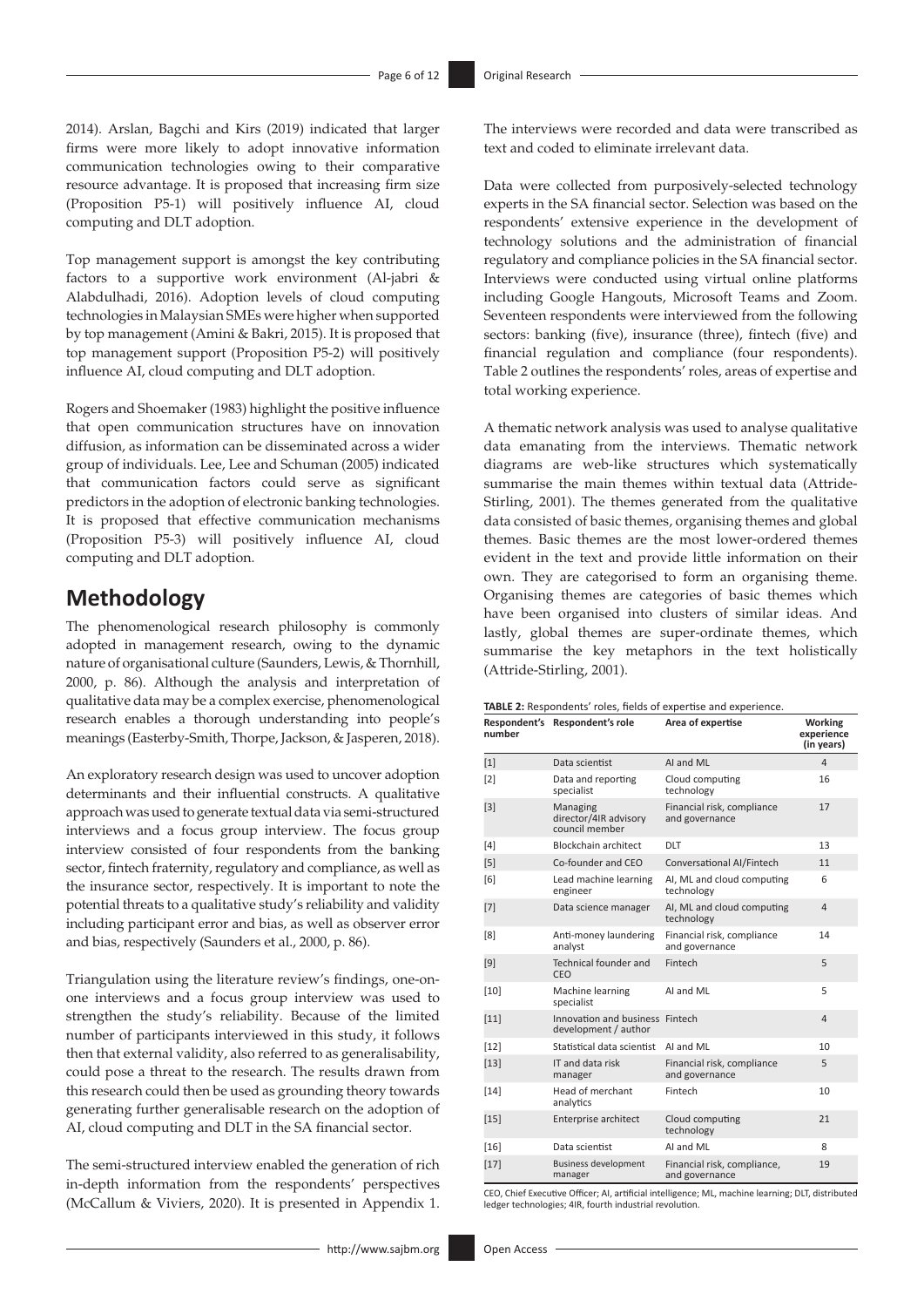## **Ethical considerations**

This article followed all ethical standards for research without direct contact with human or animal subjects.

## **Results and discussion Individual level determinant**

The results on individual level determinants, namely, adopter traits and technology utilisation, and their respective constructs are discussed in the following subsections.

### **Adopter traits**

**Knowledge of innovation:** Awareness, exposure and a highlevel understanding of 4IR technologies were found to influence technology adoption. An acute exposure to ML and AI was found to influence short-term usage intent, whereas long-term use behaviour was significantly influenced by the need for the technologies in the lives of consumers. This was prevalent amongst respondents in the banking sector.

Exposure was influenced by individual adopters' personal experiences with the technology. For example, individuals who had been exposed to the negative aspects of emerging technologies were less likely to adopt these technologies. It was, thus, crucial to have credible sources introducing concepts of 4IR technologies to potential adopters in order to improve adoption.

Adequate knowledge of emerging technologies, particularly AI and DLT, had a role to play in reducing the fears arising from a lack of understanding of these technologies. Respondents in the insurance and financial regulatory sectors were concerned about potential job losses arising from the proliferation of 4IR technologies in the sector. These findings are supported by the following statements:

[4] '[… *I*]f we say that blockchain is used for hiding illicit activities from government, they're most likely to stay away from it.'

[3] 'The unions are acutely aware that robots are going to replace humans, and are not yet at the point of understanding what we are saying when we say unemployment might not increase.'

These findings support proposition P1-1, and suggest that knowledge of the innovation positively influences technology adoption.

**Technical skill:** Technical training and sufficient work experience were beneficial for the adoption of 4IR technologies amongst working professionals. However, this was not as relevant to end-users. Instead, end-users were more concerned about the value that the technologies would add to their lives than with the technical components comprising these technologies.

Sufficient technical understanding of emerging technologies by professionals enabled them to develop technologies that were beneficial to their customers or the financial institutions that

employed them. For example, a thorough understanding of DLT and ML enabled investment banks to research and develop technology that would reduce interbank settlement periods from days to minutes. Retail banks were also able to leverage AI to improve profitability whilst reducing operating costs.

These findings support proposition P1-2, and suggest that technical skill positively influences technology adoption.

**Personal innovativeness:** Personal innovativeness was characterised by basic constructs such as the willingness to innovate, a curiosity about exploration and the ability to take risks and try out new technologies as they become available. These basic constructs had a stronger influence on individuals' (both professionals and customers) adoption intent and use behaviour than those that characterised the technical skill organising construct.

Individuals who were willing to try out ML and AI were more likely to adopt these technologies than individuals who had the technical skill but lacked the willingness. This was prevalent amongst respondents from the banking and insurance sectors. Whenever individuals had the curiosity to explore the benefits that the bank could harness from these technologies, they were able to motivate the acquisition of resources (budget allocation, hiring of skilled professionals, etc.) for technology adoption. These findings are supported by the following statement:

[1] 'I found that your sponsor doesn't have to be an AI expert, but must have the willingness to adopt data-driven principles and have the willingness to see that data is useful.'

These findings support proposition P1-3, and suggest that personal innovativeness has a strong positive influence on technology adoption. It can, thus, be inferred from the findings that adopter traits are an influential determinant of the adoption intent and use behaviour with emerging 4IR technologies in the SA financial sector.

#### **Technology usability**

**Trialability:** The ability of data scientists to experiment with AI prior to large-scale development reduced the risk of failure. This culture encouraged technologists to 'fail fast and recover quickly', thus contributing to innovation. Deploying ML algorithms in a phased approach increased the chances of obtaining successful outcomes. It also enabled data scientists to demonstrate the benefits of AI to the rest of the business, and garner support from executives. The following statement supports this finding:

[4] 'Introducing it through small iterations, just changing one non-core function of the bank and putting that on a decentralised network and showing value, and it gets the right kind of people at the right levels to get excited about the technology.'

Customers also preferred to test new technology before fully adopting and using it in long-term. This also minimised the potential risks associated with the technology, creating a sense of comfort for the customer. The following statement supports this finding: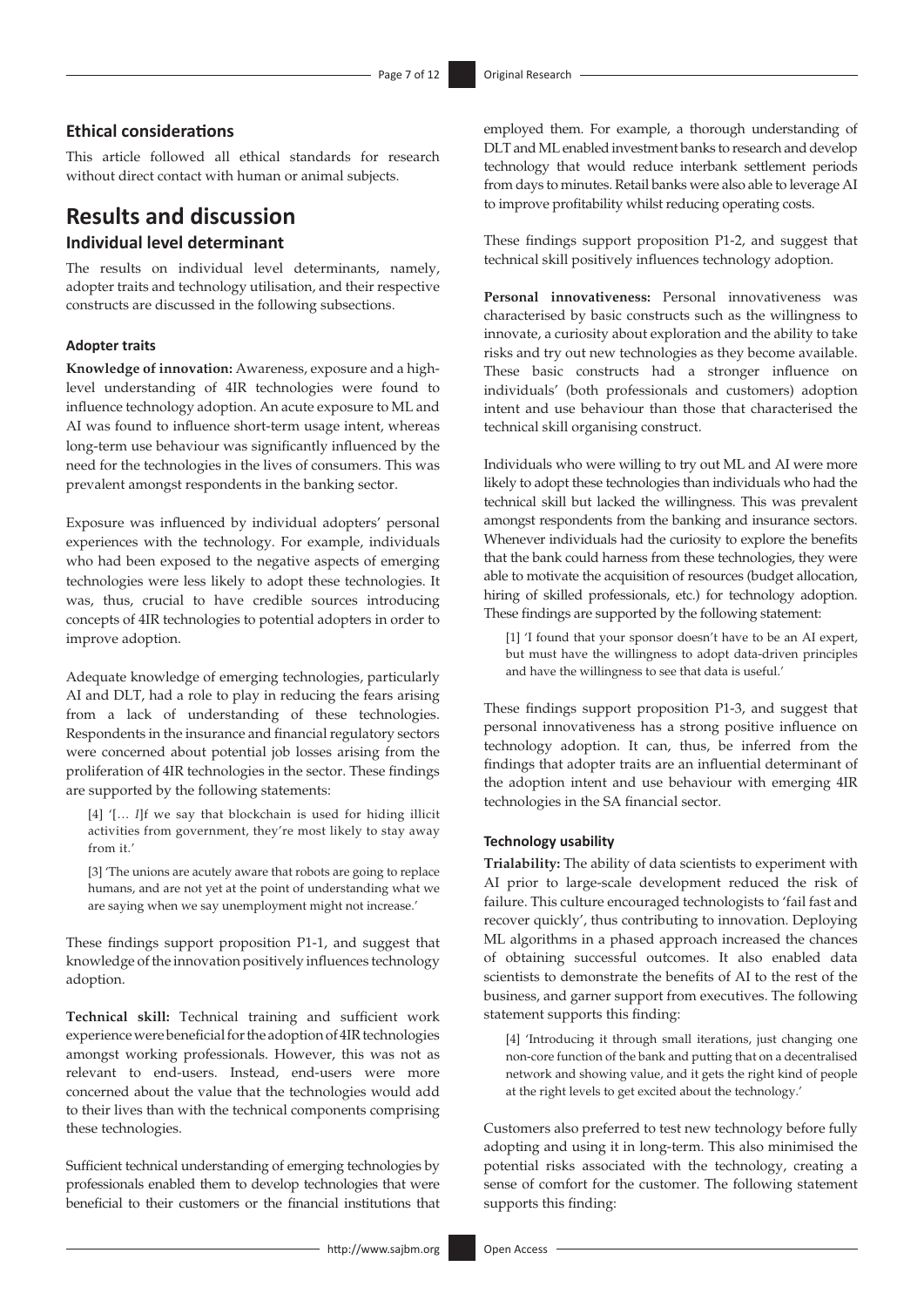[2] 'People like to try things to see that it will work and benefit them.'

These findings support proposition P2-1, and suggest that trialability positively influences technology adoption.

**Complexity:** Customers were very quick to abandon the use of a new technology if they experienced it as complex. This increased firms' technology marketing efforts, and subsequently the costs associated with the technology. At the firm level, cloud computing platforms increasingly became the preferred data storage mechanism owing to the reduced maintenance costs. The complexity associated with DLT inhibited firms from trying out blockchain-related technologies. The following statement supports these findings:

[4] 'Some companies are saying that this type of technology will never work because of the sheer complexity involved.'

Delays caused by the complexity of deploying AI models rendered the models irrelevant to solving the business problems for which they were specifically designed. These models then had to be retrained with new data, which further reduced confidence in the adoption of AI. This was prevalent amongst fintech firms.

These findings support proposition P2-2, and suggest that complexity has a negative influence on technology adoption.

**User insecurity:** Professionals in the banking and insurance sectors were concerned that cloud computing and AI would make their current technical expertise irrelevant, potentially leading to job losses. This discomfort was exacerbated by the high unemployment levels in SA, and generated scepticism about the adoption of these technologies. Cyber security concerns also inhibited adoption, particularly in banking institutions. Professionals were also concerned about the misrepresentation of AI and ML and the types of problems these technologies could solve. It was feared that ongoing misrepresentation would generate a negative sentiment about the technology, and contribute to reduced adoption. The following statement supports these findings:

[6] '[…*P*]eople are just like so fed up of how much under-delivery that AI and machine learning is bringing in. Because people don't understand what it is, but they've pitched it in the wrong way.'

These findings support proposition P2-3, and suggest that user insecurity negatively influences technology adoption**.** It can, thus, be inferred that technology usability is an influential determinant of the adoption of emerging 4IR technologies in the SA financial sector.

## **Firm level determinant**

The results on firm level determinants, namely, industry characteristics, organisational leadership and organisational characteristics, and their respective constructs are discussed in the following subsection.

#### **Industry characteristics**

**Competitive pressures:** Banks relied significantly on technology as a source of competitive advantage, and this generated interest in AI adoption in the sector. The agility of fintech firms exerted pressure on incumbent financial institutions to accelerate innovation.

Unlike AI, cloud computing technology did not generate a clear-cut competitive advantage for adopting firms. This was attributed to the costs, which often reversed the benefits of the technology. Firms were motivated by the ability to leverage cloud computing platforms to service clients more seamlessly, thus gaining a competitive edge over rivals. The following statement supports these findings:

[6] 'And if the competitors are making use of machine learning and AI, and that's caused a lot of excitement in the market, and people are leaning in that direction, then people are bound to feel the pressure, and they're going to try and adopt these things even if they aren't ready for it.'

These findings support proposition P3-1, and suggest that competitive pressure positively influences technology adoption.

**Regulatory support:** Financial regulators in SA were reported to have consulted widely about the adoption of 4IR technologies. However, the reactive nature of the regulators inhibited adoption, as innovating firms would be expected to explain their innovations to the regulators. This was attributed to a lack of understanding of the technology.

A proof-of-concept called 'Project Khokha', facilitated by the SARB, was used as one example of the consultative approach taken by regulators to promote the adoption of DLT and improve the settlements infrastructure in the banking sector. Amendments to the existing policy framework were recommended to improve the industry's adoption of emerging technologies whilst maintaining regulatory oversight on the use of these technologies.

The regulation of fintech start-ups was minimal to nonexistent. This was attributed to the nature of the data used by fintech firms, as it was deemed to be less sensitive than that used by regulated financial institutions. A lack of understanding of the risks associated with emerging innovations also contributed to the lack of regulatory oversight.

These findings support proposition P3-2, and indicate that regulatory support positively influences technology adoption.

**Customer demands:** Clients with a significant stake in a firm had a strong influence on the firm's technology strategy, including its adoption of emerging technologies. For fintech firms, shareholders could significantly influence senior management to incorporate AI in their innovation strategies. Investment banks also yielded to the demands of clients with a significant financial stake in the bank. However, individual retail banking clients and insurance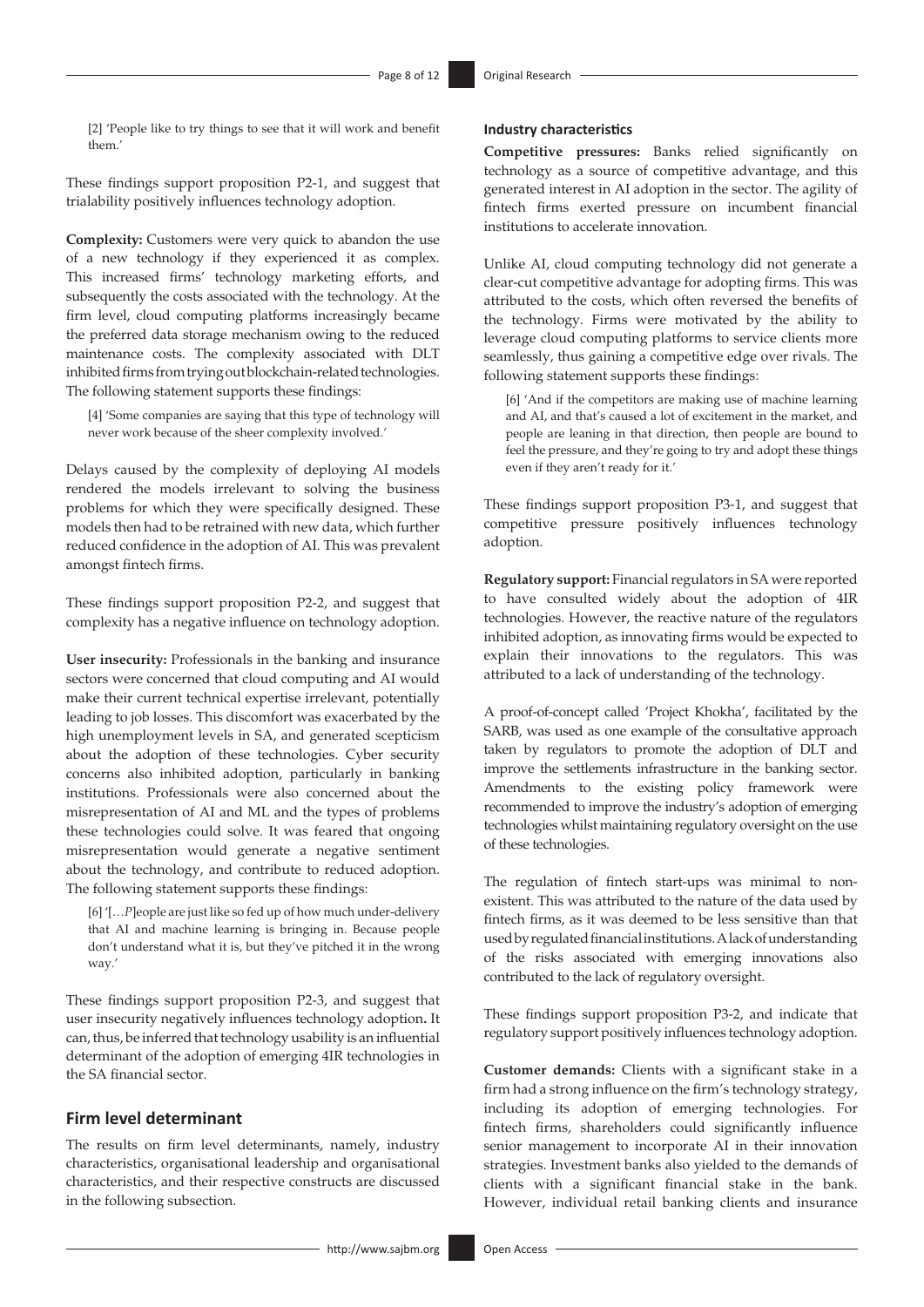policy holders had a weaker influence on the technology adopted by their service providers. These clients were increasingly using digital channels as a way to engage. The wide adoption of smart devices by individual and retail clients was a strong motivating factor for fintech start-ups as they built innovations that leveraged smart devices. Regulators were also prompted to establish working groups to respond to the rate at which regulated institutions were adopting ML, AI and DLT. The following statement supports these findings:

[4] 'The biggest thing for us as an investment bank is that we need to serve our customers the best way possible.'

These findings support proposition P3-3, and suggest that customer demands positively influence technology adoption. It can, thus, further be suggested from the findings that industry characteristics (proposition P3) are an influential determinant towards the adoption use behaviour of AI, cloud computing and DLT in the SA financial sector.

#### **Organisational leadership**

**Opinion leadership:** Opinion leaders played a significant role in persuading the organisation to accept 4IR technologies. In the banking environment, these leaders had great foresight into market trends, and were able to influence senior management to support the development of AI, DLT and ML platforms. The following statement supports these findings:

[1] 'When he speaks, everyone wants to listen. I think he was one of the early adopters.'

Leaders who inspired employees to take part-ownership of the innovation strategy were more effective in influencing banking institutions to adopt 4IR technologies. This created a community of leaders in the bank, instead of a single focal point of leadership.

In fintech firms, leaders were also founders and or shareholders in the firms, and had a significant influence over the firms' technology strategies. This generated a lack of diversity in the leadership opinion governing the firm, and negatively impacted the chances of successfully adopting innovations. Diversity in the leadership structures was necessary to interrogate the business need and clearly articulate the capabilities of AI for the adopting firm.

These findings provide support for proposition P4-1, and suggest that opinion leadership positively influences technology adoption. In addition to opinion leadership, leadership diversity was also found to influence technology adoption positively.

**Decision-maker risk orientation:** Emerging 4IR technologies represented uncharted territories in which the potential benefits of technologies such as AI were not yet fully understood. Therefore, it was crucial for leaders in a firm to acquire resources in the awareness that the expected benefits might not be realised. The following statement supports these findings:

[4] 'Leaders will understand that this is a nascent technology, and you must be willing to take some level of risk.'

These findings suggest that the decision-makers' risk orientation positively influences technology adoption, in line with proposition P4-2. It can be inferred from these findings that organisational leadership is an influential determinant of the adoption of emerging 4IR technologies in the SA financial sector.

#### **Organisational characteristics**

**Firm size:** Fintech start-up firms were more agile than larger incumbent financial institutions, and had insignificant legacy constraints (people, processes and technologies) to overcome when adopting innovations. In the context of cloud computing technologies, fintech firms were swift to replace on-site data centres with cloud infrastructure. Fintech firms implementing conversational AI technology were able to react swiftly to their customers' demands, constantly improving their product offerings to suit their market.

Larger incumbent financial institutions, particularly regulated banks and insurance firms, were more risk-averse, and had significant protocols in place that hindered the proliferation of emerging 4IR technologies in these organisations. However, where technology adoption was successful, these institutions were able to reach larger adoption scales owing to the significant number of resources at their disposal. The following statement supports these findings:

[5] 'When smaller companies take on the new technology, they do it faster and go into market with it faster, but the bigger companies are slower in adopting, but they can implement them easier because they have the financial capacity.'

These findings, therefore, do not support proposition P5-1, and indicate that neither increasing nor decreasing the firm's size influences technology adoption.

**Top management support:** Senior executives in the banking sector have a key role to play in articulating the necessity of AI technology adoption by a bank. These leaders could incentivise ideation processes in the organisation, motivating employees to solve business problems using ML. Senior managers were also tasked with outlining the bank's strategic direction, and so were not expected to take a conservative approach to innovation. Having innovation champions at the senior executive level was also essential to acquiring financial resources and communicating the need for innovation amongst other senior business executives. The following statement supports these findings:

[2] 'I think it is more about having a vision and strategy from a CIO level of management to accept that technology needs to be part of the overall vision and roadmap.'

Departments in the banks whose CEOs were cognisant of cloud computing technology encountered fewer challenges during the deployment of this technology. Amongst insurers, CIOs who managed to articulate an innovation strategy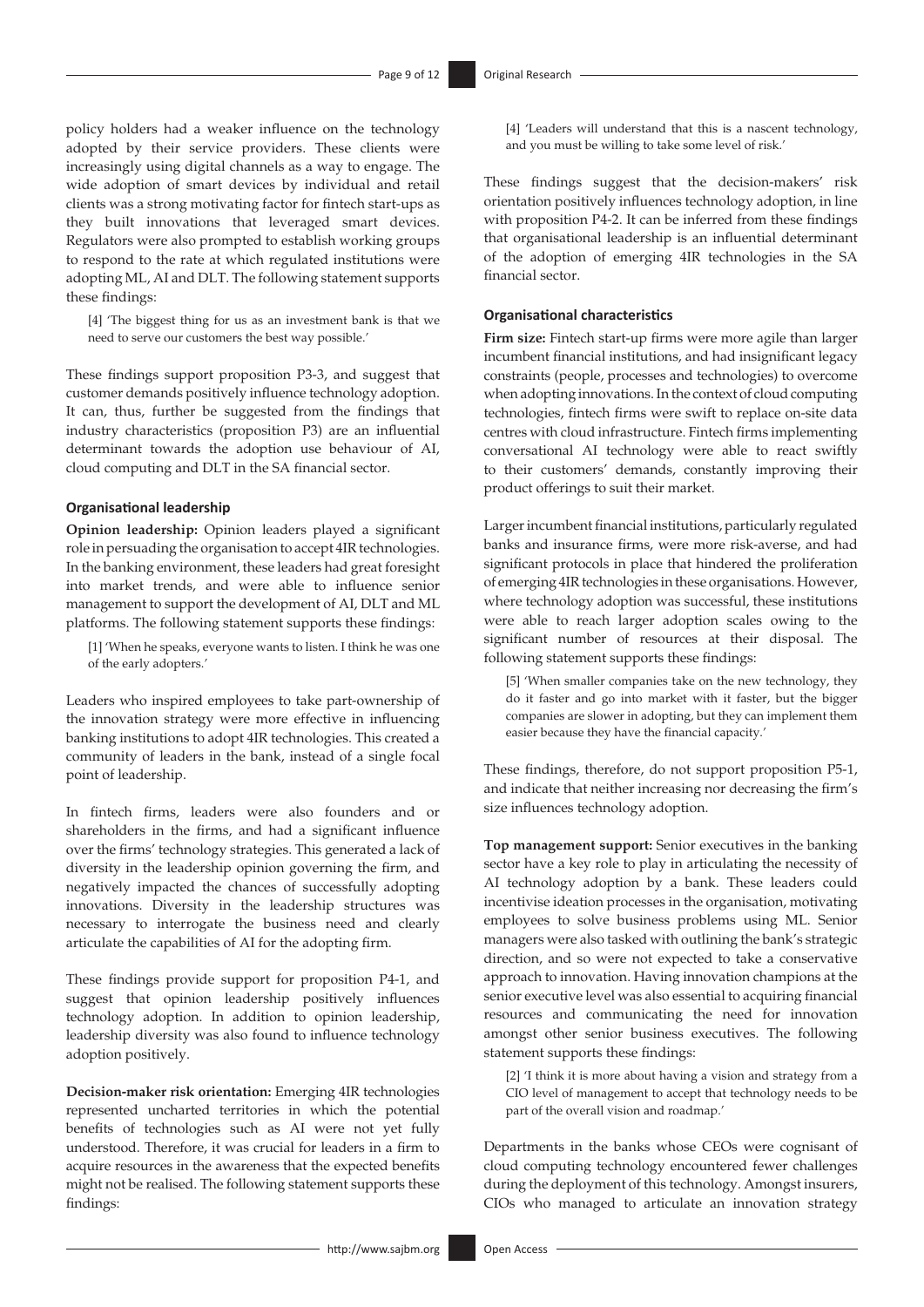clearly, to facilitate transparency and to celebrate successes were more effective in encouraging cloud computing technology adoption in their departments.

These findings support the proposition P5-2, and suggest that top management support positively influences technology adoption.

**Communication mechanisms:** Flatter organisational structures were more effective in disseminating information across the organisation, and thus were more conducive to innovation. Effective communication mechanisms enabled senior bank managers to diffuse strategy across the organisation and enable employees to communicate their innovative technological ideas to senior management. The following statements support these findings:

[2] '[… *C*]ommunication is very important, and it should be a two-way thing so that people can give feedback and suggestions and present the skills that they have.'

[7] 'To show that the flat system works, me as the manager of the data science division, I was able to communicate with the CEOs of the retail division and engage my teams' work to the … group CEO.'

These findings support proposition P5-3, and suggest that effective communication structures positively influence technology adoption. It can, thus, further be suggested from the findings that effective communication structure (proposition P5) is an influential determinant towards the adoption use behaviour of AI, cloud computing and DLT in the SA financial sector.

## **Conclusion**

This article reveals the determinants influencing 4IR technology adoption in SA financial services firms. This was obtained by means of a proposed model using existing determinants from the DOI, TOE and TRI adoption models. A semi-structured interview tool was used to assess qualitatively the validity of the model in a series of one-onone interviews, followed by a focus group discussion.

The results indicated that at the individual level, the model constructs of knowledge of innovation, technical skill, personal innovativeness and trialability promoted technology adoption, whilst complexity and user insecurity inhibited adoption. At the firm level, competitive pressure, regulatory support, customer demands, decision-maker risk orientation, opinion leadership, effective communication mechanisms and top management supported adoption. Firm size was found to have no influence on technology adoption. The results validated the model in predicting the adoption of emerging 4IR technologies in the SA financial sector at both individual and firm levels.

This study contributes to the limited research on this topic by presenting a new model to assist technology leaders in better understanding the determinants of 4IR technology adoption. Although leaders are encouraged to take calculated risks in

adopting technology, articulating the business need for these technologies is also emphasised.

This research was limited to the SA financial sector, and focused on the banking, insurance, fintech and financial regulation and compliance sectors. It also examined the adoption of AI, ML, DLT and cloud computing technologies.

Future studies could focus on a specific emerging 4IR capability to generate in-depth knowledge on the topic. Quantitative studies would improve the ability to generalise findings. The findings also indicated that the new model could be strengthened by incorporating a new construct, leadership diversity, which had not been proposed in the literature.

## **Acknowledgements**

The authors are thankful to the Graduate School of Technology Management, University of Pretoria, for permission to publish the results.

### **Competing interests**

The authors have declared that no competing interest exists.

## **Authors' contributions**

Both authors contributed to the development and writing of the article. N.T. Matsepe conducted the research as part of his Master's dissertation under the supervision of Prof E. van der Lingen.

### **Funding information**

This research received no specific grant from any funding agency in the public, commercial or not-for-profit sectors.

### **Data availability**

Raw data were generated at the University of Pretoria. Derived data supporting the findings of this study are available from the corresponding author upon reasonable request.

#### **Disclaimer**

The views and opinions expressed in this article are those of the authors and do not necessarily reflect the official policy or position of any affiliated agency of the authors.

## **References**

- Aboelmaged, M.G. (2014). Predicting e-readiness at firm-level: An analysis of technological, organizational and environmental (TOE) effects on e-maintenance readiness in manufacturing firms. *International Journal of Information Management, 34*(5), 639–651. [https://doi.org/10.1016/j.](https://doi.org/10.1016/j.ijinfomgt.2014.05.002) [ijinfomgt.2014.05.002](https://doi.org/10.1016/j.ijinfomgt.2014.05.002)
- Agarwal, R., & Prasad, J. (1998). A conceptual and operational definition of personal innovativeness in the domain of information technology*. Information Systems Research, 9*(2), 204–215. <https://doi.org/10.1287/isre.9.2.204>
- Albrecht, C., Morales, V., Baldwin, J.K., & Scott, S.D. (2017). Ezubao: A Chinese Ponzi scheme with a twist. *Journal of Financial Crime, 24*(2), 56–259. [https://doi.](https://doi.org/10.1108/JFC-04-2016-0026) [org/10.1108/JFC-04-2016-0026](https://doi.org/10.1108/JFC-04-2016-0026)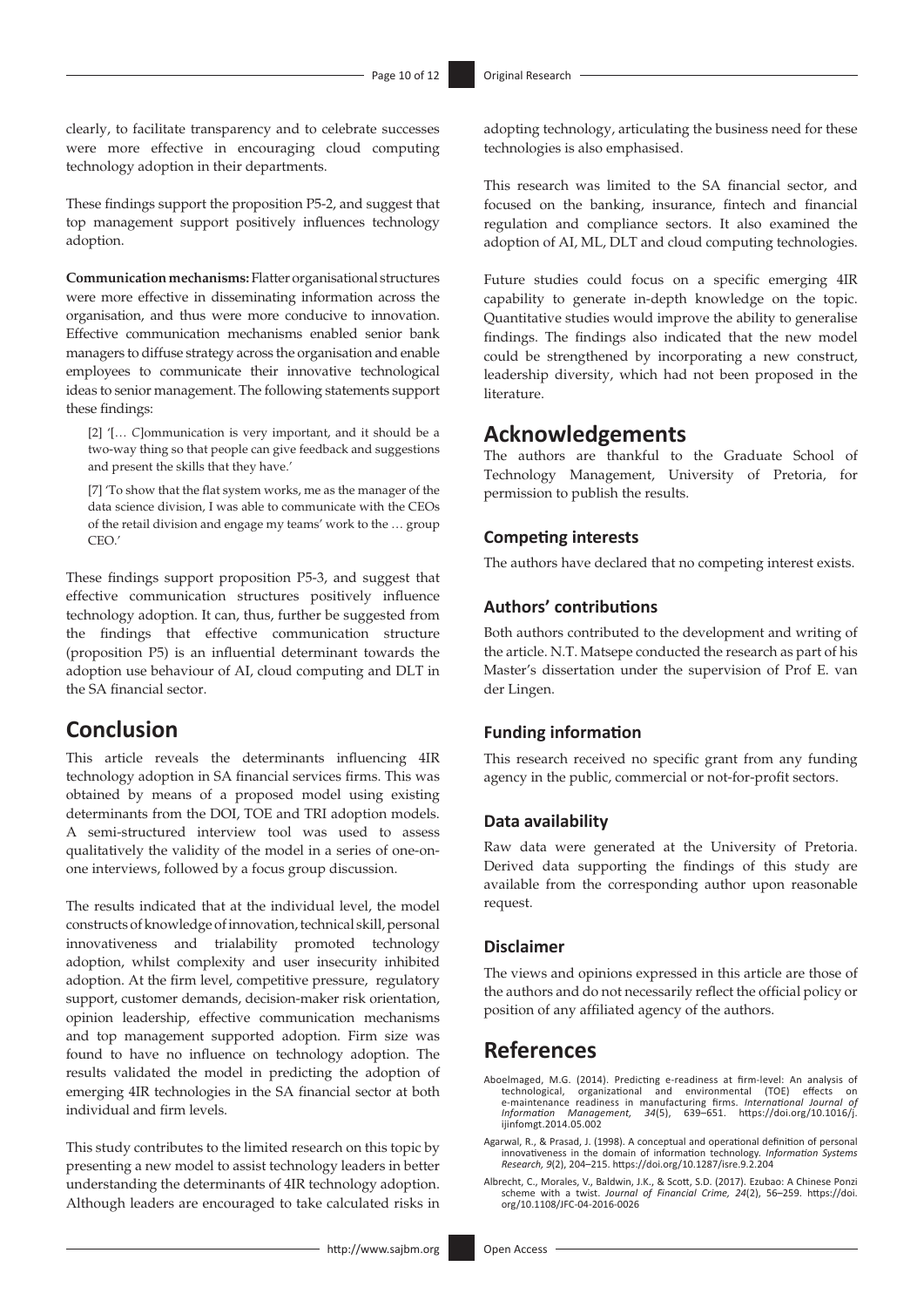- Al-Jabri, I.M., & Alabdulhadi, M.H. (2016). Factors affecting cloud computing adoption: Perspectives of IT professionals. *International Journal of Business Information Systems, 23*(4), 389–405.<https://doi.org/10.1504/IJBIS.2016.10000364>
- Al-Jabri, I.M., & Sohail, M.S. (2012). Mobile banking adoption: Application of diffusion of innovation theory. *Journal of Electronic Commerce Research, 13*(4), 379–391.
- Alt, R., Beck, R., & Smits, M.T. (2018). Fintech and the transformation of the financial industry. *Electronic Markets, 28*(3), 235–243. [https://doi.org/10.1007/s12525-](https://doi.org/10.1007/s12525-018-0310-9) [018-0310-9](https://doi.org/10.1007/s12525-018-0310-9)
- Alt, R., & Puschmann, T. (2012). The rise of customer-oriented banking Electronic markets are paving the way for change in the financial industry. *Electronic Markets, 4*(22), 203–215. <https://doi.org/10.1007/s12525-012-0106-2>
- Amini, M., & Bakri, A. (2015). Cloud computing adoption by SMEs in the Malaysia: A multi-perspective framework based on the DOI theory and TOE framework. *Journal of Information Technology & Information Systems Research, 9*(2), 121–135.
- Arner, D., Barberis, J., & Buckley, R. (2016). The evolution of fintech: A new post-crisis paradigm? *Georgetown Journal of International Law, 47*, 1271–1319. [https://doi.](https://doi.org/10.2139/ssrn.2676553) [org/10.2139/ssrn.2676553](https://doi.org/10.2139/ssrn.2676553)
- Arslan, F., Bagchi, K.K., & Kirs, P. (2019). Factors implicated with firm-level ICT use in developing economies. *Journal of Global Information Technology Management, 22*(3), 179–207.<https://doi.org/10.1080/1097198X.2019.1642022>
- Attride-Stirling, J. (2001). Thematic networks: An analytic tool for qualitative research. *Qualitative Research, 1*(3), 385–405. [https://doi.org/10.1177/](https://doi.org/10.1177/​146879410​100100307) [146879410100100307](https://doi.org/10.1177/​146879410​100100307)
- Au, Y.A., & Kauffman, R.J. (2008). The economics of mobile payments: Understanding stakeholder issues for an emerging financial technology application. *Electronic Commerce Research and Applications, 7*(2), 141–164. [https://doi.org/10.1016/j.](https://doi.org/10.1016/j.elerap.2006.12.004) [elerap.2006.12.004](https://doi.org/10.1016/j.elerap.2006.12.004)
- Awa, H.O., Ojiabo, O.U., & Orokor, L.E. (2017). Integrated technology–Organisation– Environment (T-O-E) taxonomies for technology adoption. *Journal of Enterprise Information Management, 30*(6), 893–921. [https://doi.org/10.1108/JEIM-03-](https://doi.org/10.1108/JEIM-03-2016-0079) [2016-0079](https://doi.org/10.1108/JEIM-03-2016-0079)
- Aziz, F., Md Rami, A., Razali, F., & Mahadi, N. (2020). The influence of leadership style<br>towards technology acceptance in organization. International Journal of Advanced<br>Science and Technology, 29(7), 218–225.
- Barreto, L., Amaral, A., & Pereira, T. (2017). Industry 4.0 implications in logistics: An overview. *Procedia Manufacturing, 13*, 1245–1252. [https://doi.org/10.1016/j.](https://doi.org/10.1016/j.promfg.2017.09.045) [promfg.2017.09.045](https://doi.org/10.1016/j.promfg.2017.09.045)
- Centre of Excellence in Financial Services. (2017). *The impact of the 4th industrial revolution on the South African financial services market.* Johannesburg: Centre of Excellence in Financial Services. Retrieved from [www.Coefs.org.za.](www.Coefs.org.za)
- Cheung, W., Chang, M.K., & Lai, V.S. (2000). Prediction of internet and world wide web usage at work: A test of an extended Triandis model. *Decision Support Systems, 30*(1), 83–100. [https://doi.org/10.1016/S0167-9236\(00\)00125-1](https://doi.org/10.1016/S0167-9236(00)00125-1)
- Coetzee, J. (2018). Strategic implications of fintech on South African retail banks. *South African Journal of Economic and Management Sciences, 21*(1), 1–11. <https://doi.org/10.4102/sajems.v21i1.2455>
- Czaja, S., & Sharit, J. (1998). Age difference in attitudes towards computer. *Journal of Gerontology Series B: Psychological Sciences, 53*(5), 329–341. [https://doi.](https://doi.org/10.1093/geronb/53B.5.P329) [org/10.1093/geronb/53B.5.P329](https://doi.org/10.1093/geronb/53B.5.P329)
- Easterby-Smith, M., Thorpe, R., Jackson, P.R., & Jasperen, L.J. (2018). *Management & business research* (6th ed.). London: Sage.
- Gerlach, C.A., Simmons, R., & Lam, S. (2016). U.S. regulation of FinTech Recent developments and challenges. *Journal of Financial Transformation, 44*, 87–96.
- Haddud, A., Desouza, A., Khare, A., & Lee, H. (2017). Examining potential benefits and challenges associated with the Internet of things integration in supply chains.<br>Journal of Manufacturing Technology Management, 28(8), 1055–1085. [https://](https://doi.org/10.1108/JMTM-05-2017-0094)<br>[doi.org/10.1108/JMTM-05-2017-0094](https://doi.org/10.1108/JMTM-05-2017-0094)
- Hassani, H., Unger, S., & Beneki, C. (2020). Big data and actuarial science. *Big Data and Cognitive Computing, 4*(4), 40.<https://doi.org/10.3390/bdcc4040040>
- Jaafar, M., Ramayah, T., Abdul-Aziz, A., & Saad, B. (2007). Technology readiness among<br>managers of Malaysian construction firms. Engineering, Construction and<br>Architectural Management, 14(2), 180–191. https://doi.org/10.11 [80710731290](https://doi.org/10.1108/09699980710731290)
- Kristianto, Y., Ajmal, M., Tenkorang, R.A., & Hussain, M. (2012). A study of technology<br>adoption in manufacturing firms. Journal of Manufacturing Technology<br>Management, 23(2), 198–211. https://doi.org/10.1108/1741038121120
- Kunwar, M. (2019). *Artificial intelligence in finance: Understanding how automation and machine learning is transforming the financial industry*. Dissertation. Centria University of Applied Sciences.
- Lai, P.C. (2017). The literature review of technology adoption models and<br>theories for the novelty technology. Journal of Information Systems and<br>Technology Management, 14(1), 21–38. [https://doi.org/10.4301/S1807-](https://doi.org/10.4301/S1807-17752017000100002)<br>17752017
- Lee, E.-J., Lee, J., & Schumann, D. (2005). The influence of communication source and mode on consumer adoption of technological innovations. *Journal of Consumer Affairs, 36*, 1–27.<https://doi.org/10.1111/j.1745-6606.2002.tb00418.x>
- Lin, H. (2014). Understanding the determinants of electronic supply chain<br>management system adoption: Using the Technology-Organization-Environment<br>framework. Technological Forecasting & Social Change, 86, 80-92. https://d [org/10.1016/j.techfore.2013.09.001](https://doi.org/10.1016/j.techfore.2013.09.001)
- Lin, H., & Lin, S. (2008). Determinants of e-business diffusion: A test of the technology diffusion perspective. *Technovation, 28*, 135–145. [https://doi.org/10.1016/j.](https://doi.org/10.1016/j.technovation.2007.10.003) [technovation.2007.10.003](https://doi.org/10.1016/j.technovation.2007.10.003)
- Mallat, N. (2007). Exploring consumer adoption of mobile payments A qualitative study. *Journal of Strategic Information Systems, 16*(4), 413–432. [https://doi.](https://doi.org/10.1016/j.jsis.2007.08.001) [org/10.1016/j.jsis.2007.08.001](https://doi.org/10.1016/j.jsis.2007.08.001)
- McCallum, S., & Viviers, S. (2020). Exploring key barriers and opportunities in impact investing in an emerging market setting. *South African Journal of Business Management, 51*(1), 1–11. <https://doi.org/10.4102/sajbm.v51i1.1601>
- Md Husin, M., Haron, R., & Aziz, S. (2020). Adoption of financial technology in Islamic<br>crowd-funding: Predicting small and medium-sized enterprises' intention to use the<br>investment account platform. In N. Naifar (Ed.), *I (FinTech) on Islamic finance and financial stability* (pp. 12–35)*.* Hershey, PA: IGI Global.
- Miranda, M.Q., Farias, J.S., Schwartz, C.D.A., Pascualote, J., & De Almeida, L. (2016). Technology adoption in diffusion of innovations perspective: Introduction of an ERP system in a non-profit organization. *RAI Revista de Administração e Inovação, 13*(1), 48–57.<https://doi.org/10.1016/j.rai.2016.02.002>
- Nugroho, M.A., & Fajar, M.A. (2017). Effects of technology readiness towards acceptance of mandatory web-based attendance system. *Procedia Computer Science, 124*, 319–328.<https://doi.org/10.1016/j.procs.2017.12.161>
- Nugroho, M.A., Susilo, A.Z., Fajar, M.A., & Rahmawati, D. (2018). Exploratory study of SMEs technology adoption readiness factors. *Procedia Computer Science, 124*, 329–336.<https://doi.org/10.1016/j.procs.2017.12.162>
- OECD. (2018). *Financial markets, insurance and private pensions: Digitalisation and finance*.
- Ondrus, J., & Pigneur, Y. (2006). Towards a holistic analysis of mobile payments: A multiple perspectives approach. *Electronic Commerce Research and Applications, 5*(3), 246–257. <https://doi.org/10.1016/j.elerap.2005.09.003>
- Parasuraman, A., & Colby, C.L. (2001). *Techno-ready marketing: How and why your customers adopt technology*. New York, NY: The Free Press.
- Propson, D., & Galaski, R. (2020). *Forging new pathways: The next evolution of innovation in financial services* [online]. Retrieved from [https://www.weforum.org/reports/](https://www.weforum.org/reports/forging-new-pathways-the-next-evolution-of-innovation-in-financial-services) forging-new-pathways-the-next-evolution-of-innovation-in-financial-servic
- Puschmann, T. (2017). Fintech. *Business & Information Systems Engineering, 59*(1), 69–76.<https://doi.org/10.1007/s12599-017-0464-6>
- Rogers, E. (2003). *Diffusion of innovations*. New York, NY: Free Press.
- Rogers, E.M., & Shoemaker, F. (1983). *Diffusion of innovation: A cross-cultural approach* (3rd ed.). New York, NY: The Free Press.
- Saksonova, S., & Kuzmina-Merlino, I. (2017). The possibilities and problems of implementation. *European Studies Journal, 20*(3A), 961–973. [https://doi.](https://doi.org/10.35808/ersj/757) [org/10.35808/ersj/757](https://doi.org/10.35808/ersj/757)
- Saunders, M.N.K., Lewis, P., & Thornhill, A. (2000). *Research methods for business students* (2nd ed.). London: Pearson Education Limited.
- Schepers, J., Wetzels., M., & De Ruyter, K. (2005). Leadership styles in technology<br>acceptance: Do followers practice what leaders preach? Managing Service<br>Quality, 15(6), 496–508. <https://doi.org/10.1108/09604520510633998>
- South African Reserve Bank (SARB). (2017). *Financial stability review* (1st ed.). Pretoria: Financial Stability Unit, SARB.
- Taherdoost, H. (2018). A review of technology acceptance and adoption models and theories. *Procedia Manufacturing, 22*, 960–967. [https://doi.org/10.1016/j.](https://doi.org/10.1016/j.promfg.2018.03.137) [promfg.2018.03.137](https://doi.org/10.1016/j.promfg.2018.03.137)
- Tselentis, D.I., Yannis, G., & Vlahogianni, E.I. (2016). Innovative insurance schemes: Pay as/how you drive. *Transportation Research Procedia, 14*, 362–371. [https://](https://doi.org/10.1016/j.trpro.2016.05.088) [doi.org/10.1016/j.trpro.2016.05.088](https://doi.org/10.1016/j.trpro.2016.05.088)
- Van den Berg, J., & Van der Lingen, E. (2019). An empirical study of the factors affecting<br>the adoption of mobile enterprise applications. South African Journal of Industrial<br>Fingineering, 30(1), 124–146. https://doi.org/1
- Venkatesh, V., & Morris, M. (2000). Why don't men ever stop to ask for directions?<br>Gender, social influence and their role in technology acceptance and usage<br>behavior. MIS Quarterly, 24(1), 115-139. https://doi.org/10.2307
- Verma, S., & Chaurasia, S. (2019). Understanding the determinants of big data analytics adoption. *Information Resources Management Journal, 32*(3), 1–26. <https://doi.org/10.4018/IRMJ.2019070101>
- Walczuch, R., Lemmink, J., & Streukens, S. (2007). The effect of service employees'<br>technology readiness on technology acceptance. *Information & Management, 44*,<br>206–215.<https://doi.org/10.1016/j.im.2006.12.005>
- Wang, J. (2018). Reasons and theoretical explanations for the rapid development of Internet Finance in China. The secret worry and countermeasures. In: H.Q. Zhou<br>(Ed.), *International symposium on social science and management innovation<br>(SSMI 2018) (pp. 415—421), 15—16 December, 2018. Xi'an City: Atlant*
- Zalan, T., & Toufaily, E. (2017). The promise of fintech in emerging markets: Not as disruptive. *Contemporary Economics, 11*(4), 415–430.

Appendix 1 starts on the next page→